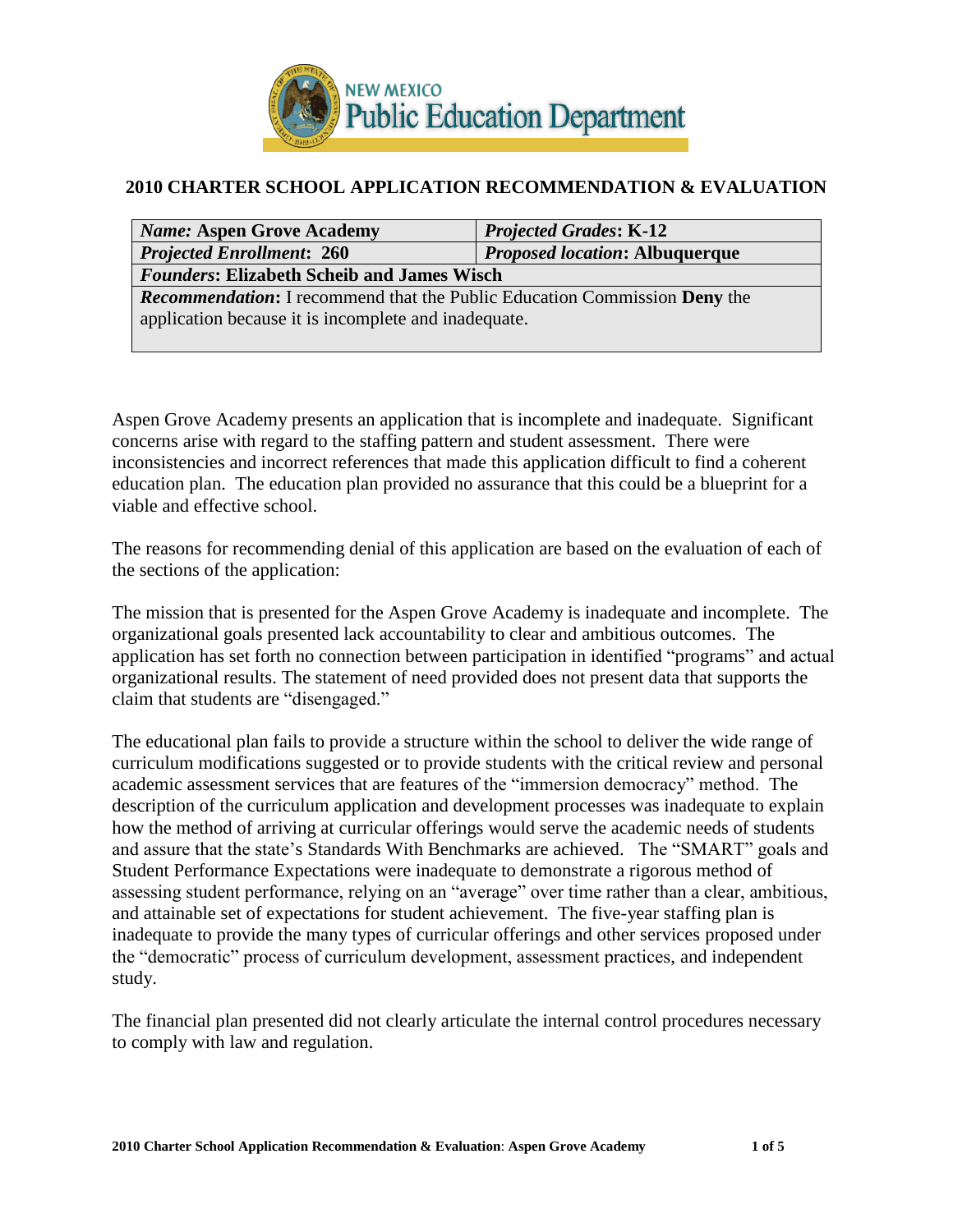The application presents a governance structure that creates a conflict of interest for the head administrator in the selection of the members of the governing body. The five-year staffing plan does not present a clear description of how the variety of curricular offerings and other services will be provided.

Dr. Don Duran, Assistant Secretary of Education **CHARTER SCHOOLS DIVISION Date**: **September 2, 2010**

\_\_\_\_\_\_\_\_\_\_\_\_\_\_\_\_\_\_\_\_\_\_\_\_\_\_\_\_\_\_\_\_\_\_\_\_\_\_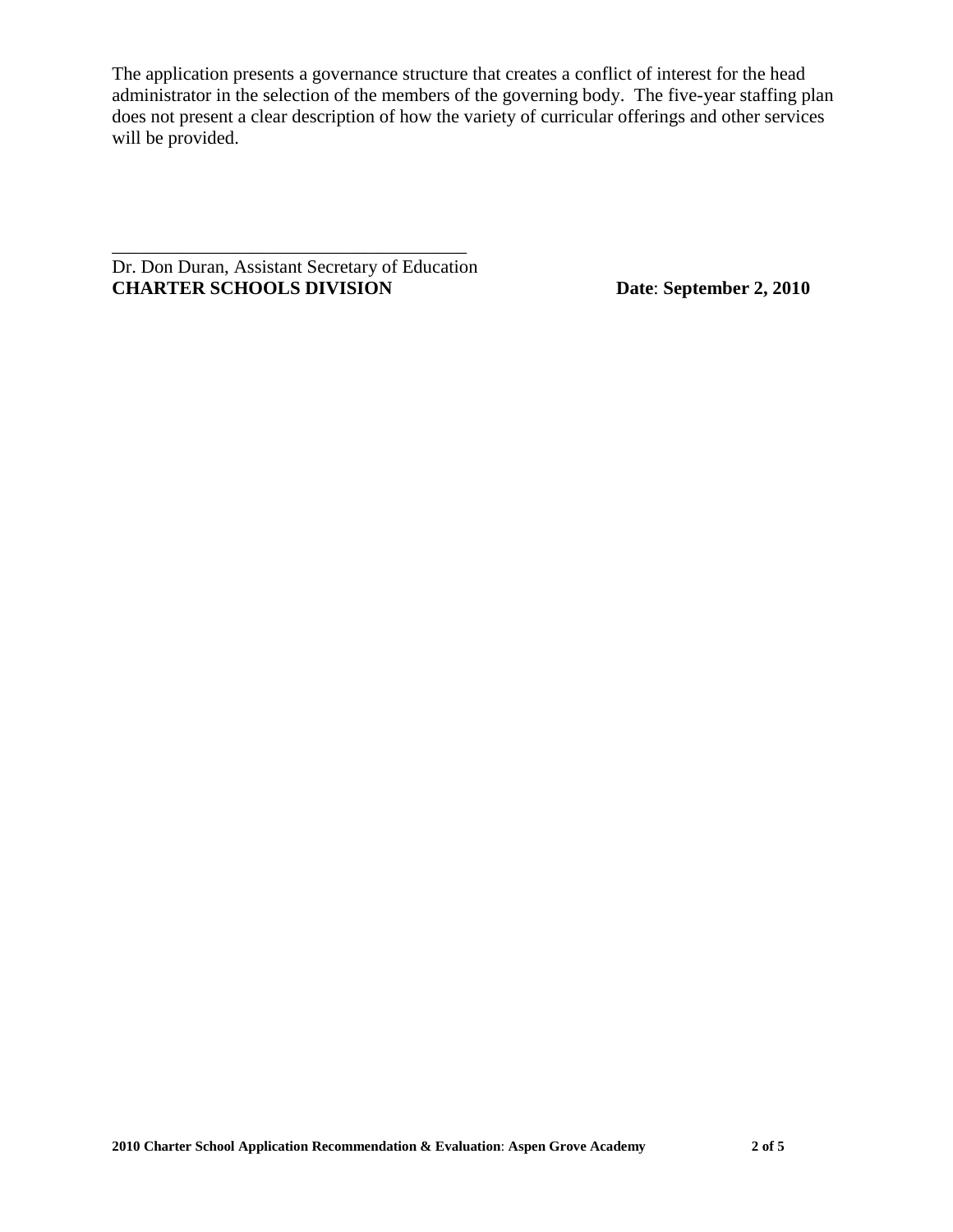## **CHARTER SCHOOL MISSION AND STATEMENT OF NEED EVALUATION**

| Inadequate | pproaches | <b>Maate</b> | <b><i>VOOONG</i></b> |
|------------|-----------|--------------|----------------------|
|            | ЛI        | luus         | ∿นอ                  |
|            |           |              |                      |

The application attempts to offer a creative solution to low performance by students who are presumed to be unengaged in their education. The school would focus on establishing participation by students in democratic processes for making and/or participating in decisions on curriculum and school operation, an extensive mentoring program, and a project-based museum forum.

The various references cited in the statement of need are opinions and conclusions of selected authors but without any measured student progress data attributable to the application of the three methods proposed.

The primary goal of this application is the establishment of a school based on the "democratic" model with success evaluated solely on attendance and participation levels. Achievement of the mission is based solely on attendance records for various activities without any reference to actual accomplishment of the goals set forth in the mission statement. Student academic achievement itself is not included in the mission. The required student demographic data to support the Explanation of Need was not provided.

# **EDUCATIONAL PLAN EVALUATION**

| Inadequate | <b>pproaches</b> | <u> A/I aatc</u><br>◡ၬ | <b>TAQOO</b><br>wus |
|------------|------------------|------------------------|---------------------|
|            |                  |                        |                     |

The Educational Plan for Aspen Grove Academy proposes a significant shift in the basis for school program and operation by incorporating a wide range of student preferences and decisions as the foundation for instructional and curricular organization. There was no clear explanation regarding the extent to which student decision-making would actually affect school operations and academic instruction. The application failed to provide reliable research to support the educational philosophy and approach to instruction.

The description of the curriculum committee and the curriculum application process was inadequate to explain how this method of arriving at curricular offerings would serve the academic needs of students and assure that the state's standards with benchmarks are achieved. Given the limited staffing plan of only 13 teachers to teach 13 grades, including "multilevel classes" and high school courses, the application did not sufficiently establish a structure within the school to provide the wide range of curriculum modifications suggested or to provide students with the critical review and personal academic assessment services that are features of the "immersion democracy" method. There was no systematic methodology to coordinate or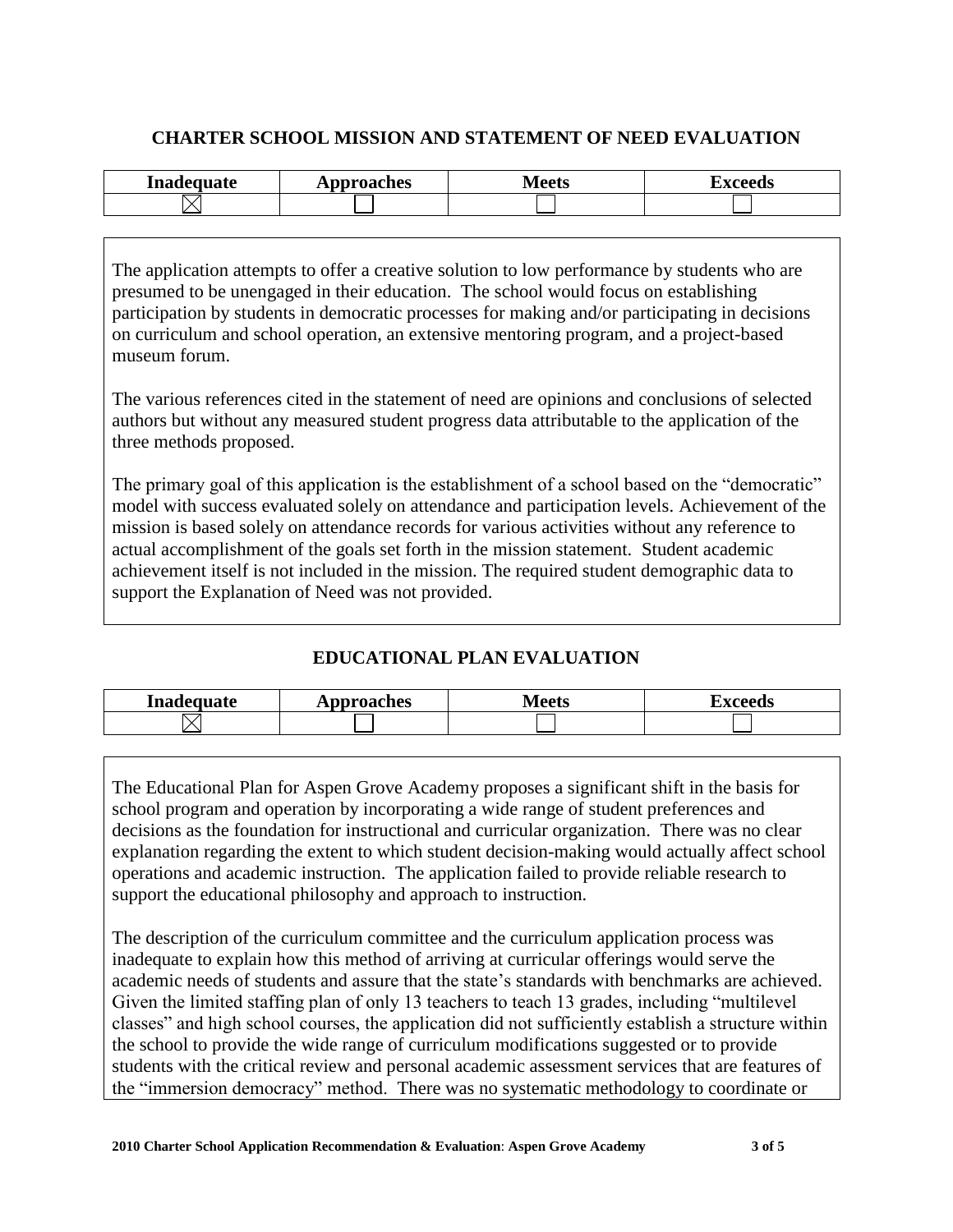reconcile independent studies with the required content of scheduled classes.

The "SMART" goals and Student Performance Expectations were inadequate to demonstrate a rigorous method of assessing student performance, relying on an "average" over time rather than a clear, ambitious, and attainable set of expectations for student achievement. "Sufficient progress toward proficiency in all subjects" is not adequately identified and a true timeline for achievement other than merely "throughout the first five years of our charter" was not provided. The portfolio assessment description lacked defined outcomes.

The required sections on alignment of student performance goals with the school mission and educational plan and on documentation and reporting of student progress were missing. The value of the museum forum program and its contribution to academic performance remains unclear.

Little attention is given to the description, design, or execution of instructional methods that would assure high levels of academic achievement by students. The consistent and frequent use of the term "access" to standards rather than "achievement" or "completion" does not describe the school's methodology for measuring student academic success.

# **FINANCIAL PLAN EVALUATION**

| Inadequate | pproaches<br>. | al aatc<br>TIULIS | 1 vooode<br>ىمت<br>ww |
|------------|----------------|-------------------|-----------------------|
|            |                |                   |                       |

Although the application provides a balanced 5-year budget that supports the educational plan for the school, the application failed to provide a detailed plan as to how the school will manage its fiscal responsibilities. The internal control procedures provided in the application are limited to assurances and vague statements about general accounting practices.

# **GOVERNANCE / MANAGEMENT PLAN EVALUATION**

| Inadequate | <b>diocaches</b><br>л | / олтс<br>レレビ | <i>smaade</i> |
|------------|-----------------------|---------------|---------------|
|            |                       |               |               |

By relying on incorrect legal citations and inappropriate analogies of principal and governing body roles to describe the governance and management structures, these portions of the application are inadequate to establish that the school would operate within the allowable and required provisions of law that are applicable to charter schools. Merely restating what is required by law is an incomplete description that provides no information about the proposed school's governing body.

The inclusion of the principal as leader or member of the body that will be recruiting and electing governing body members establishes a clear conflict of interest in that an employee of the school is involved in selecting the officials who will conduct future evaluations of his/her